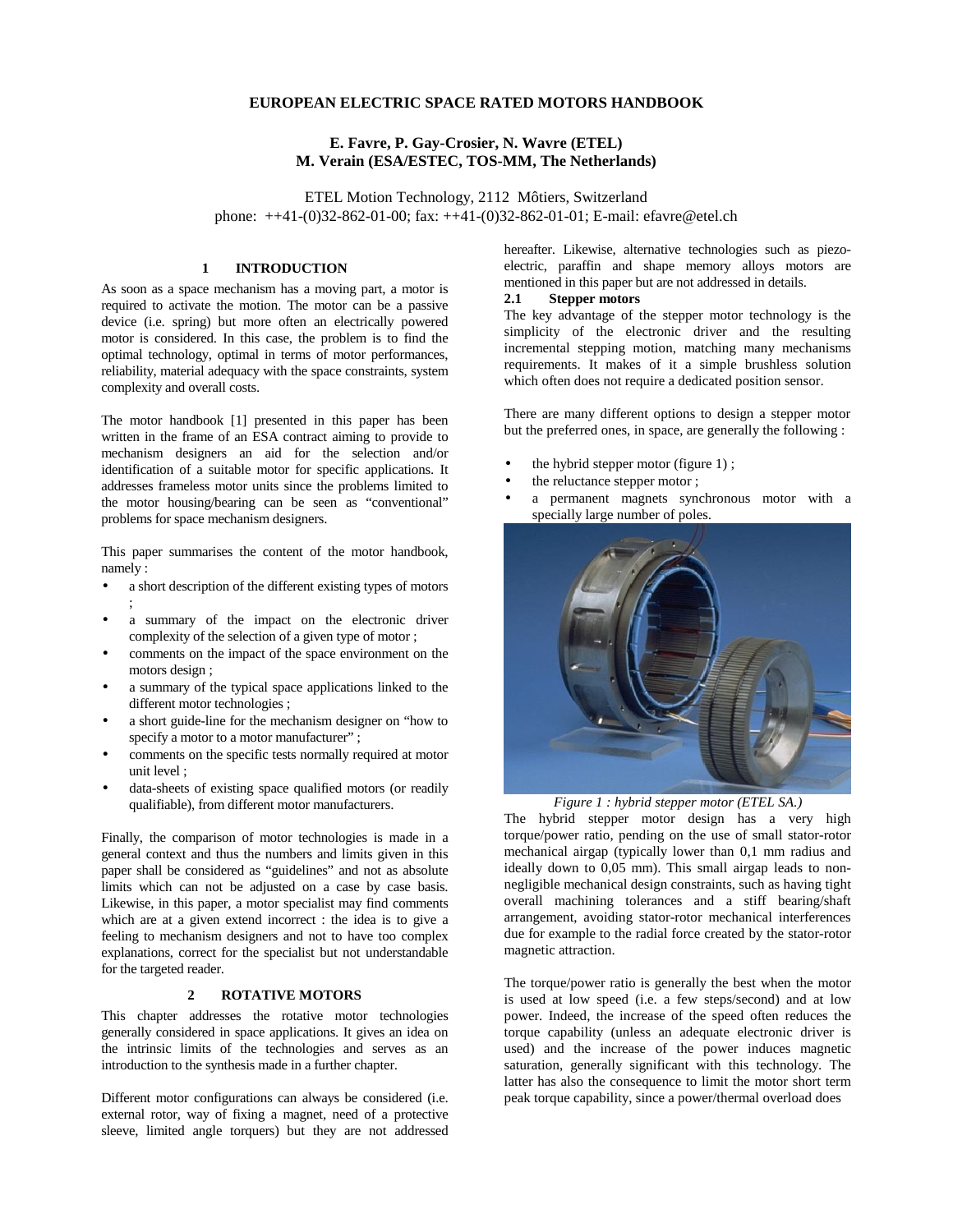not necessarily imply a significant increase of the torque capability.

Hybrid stepper motors have a number of full steps per turn typically ranged between 50 and 1200 steps/turn, for motors with a 15 mm and 150 mm external diameter respectively. Note that the larger the motor, the higher the possible number of steps per turn, but a large size motor can not have a too low number of steps per turn.

In term of working speed, a working frequency lower than 10 steps/second can be considered as low. Speed ranged between 10 and 200 steps/second are still low but need a check of the speed influence on the torque behaviour, while speed higher than 200 steps/second shall be carefully considered. It is nevertheless common to see stepper motors going up to a few thousands of steps/second in industrial applications.

Finally, hybrid stepper motor users shall be aware of particular working characteristics of this technology :

- torque exceeding 5-10 Nm are marginally considered with a stepper motor ;
- in open loop, the position accuracy of a stepper motor is limited by the relatively low angular torque stiffness (Nm/rad) of the motor ; a position error going up to one full step can theoretically be noticed, even when the motor is driven in micro-steps ; this point must be clearly understood if an accurate positioning is expected.
- the number of energised steps per turn is in some cases different from the number of unpowered stable steps per turn (often 4 times less unpowered steps). This depends on the specific motor magnetic design and leads, in some cases, to add a magnetic braking device to ensure that the motor stays in position when the power is switched-off, not relying on the mechanism friction.
- it is a noisy technology, creating generally significant speed ripple and micro-gravity disturbances. To try to improve these characteristics by electronic means often spoils the advantages of the technology and then a brushless DC motor can quickly become a more suitable solution. If of concern, this point shall be discussed in details on a case by case basis.

The second stepper motor design option is the reluctance design, which has a very poor torque/power ratio (typically five times lower than the hybrid technology) but presents a design simplicity which makes it attractive to ease the manufacturing process for extreme temperatures applications. Since in cryogenic conditions the power budget becomes often a marginal problem (copper resistance and related power losses significantly lower than at  $+ 20^{\circ}$ C), this design has been used in several very low temperature missions (i.e. ISO). This technology shall nevertheless be seen as a marginal option.

Finally, in some cases, a stepper motor is made by considering a permanent magnet synchronous motor (brushless DC motor) with a specially large number of poles, allowing to use this motor technology in open loop with a good torque/power capability and an increased working speed. It often allows to have a coincidence between the

powered/unpowered number of steps per turn. This technology is marginally used on a global point of view.

# **2.2 Brushless DC motors**

A permanent magnets synchronous motor (often called "brushless DC motor") is an efficient solution for mechanisms drive. It shall be seen as a technology complementary to the stepper motor one, reaching performances out of the stepper motor working ranges while less efficient in the same working area. Indeed, it has a slightly lower torque/power capability and needs in any case a position sensor (even if simple). The electronic drive of a brushless DC motor is more complex than the one of the "simplest" stepper motor driver (open loop, full step) but has rapidly a similar complexity if the stepper motor is tentatively driven more efficiently. The system complexity is in any case identical if the mechanism needs for other purposes a position sensor to be processed by the control electronics.

Three brushless DC motor designs are generally considered :

- the low speed designs, with a generally large outside diameter and a short axial length, generally called "torque motor" :
- the high speed designs (figure 2)
- the high or low speed designs which provide specifically smooth speed/torque characteristics, called "toothless brushless DC motor", due to a dedicated magnetic feature.



*Figure 2 : brushless DC motor (ETEL)*

The torque/power ratio of brushless DC motor is high even if for the "torque motor" working at low speed, it is lower (- 25 %) than the one of a stepper motor, designed with a small airgap (typically  $< 0.8$  mm) and working in the same speed range. The brushless DC motor stator-rotor mechanical airgap is typically close to 1.0 mm and is generally easy to handle at system level, in term of both mechanism design tolerances or mechanical integration. With brushless DC motors, the stiffness of the mechanism shaft is generally not a major issue.

Since the brushless DC motor is used in closed-loop, the torque/speed characteristic is not any more a concern and a given torque can be obtained at any working speed, pending that the power allowance is in line with the requested mechanical/total motor input power. Working speeds below 15'000 rpm are common in space applications while a speed going up to 200'000 rpm has been considered for a specific space application (ISS – MELFI). Mechanism designers often run brushless DC motor at speed close to 3000 rpm. For position control, the position resolution or accuracy is set by both the drive electronic and the position sensor, the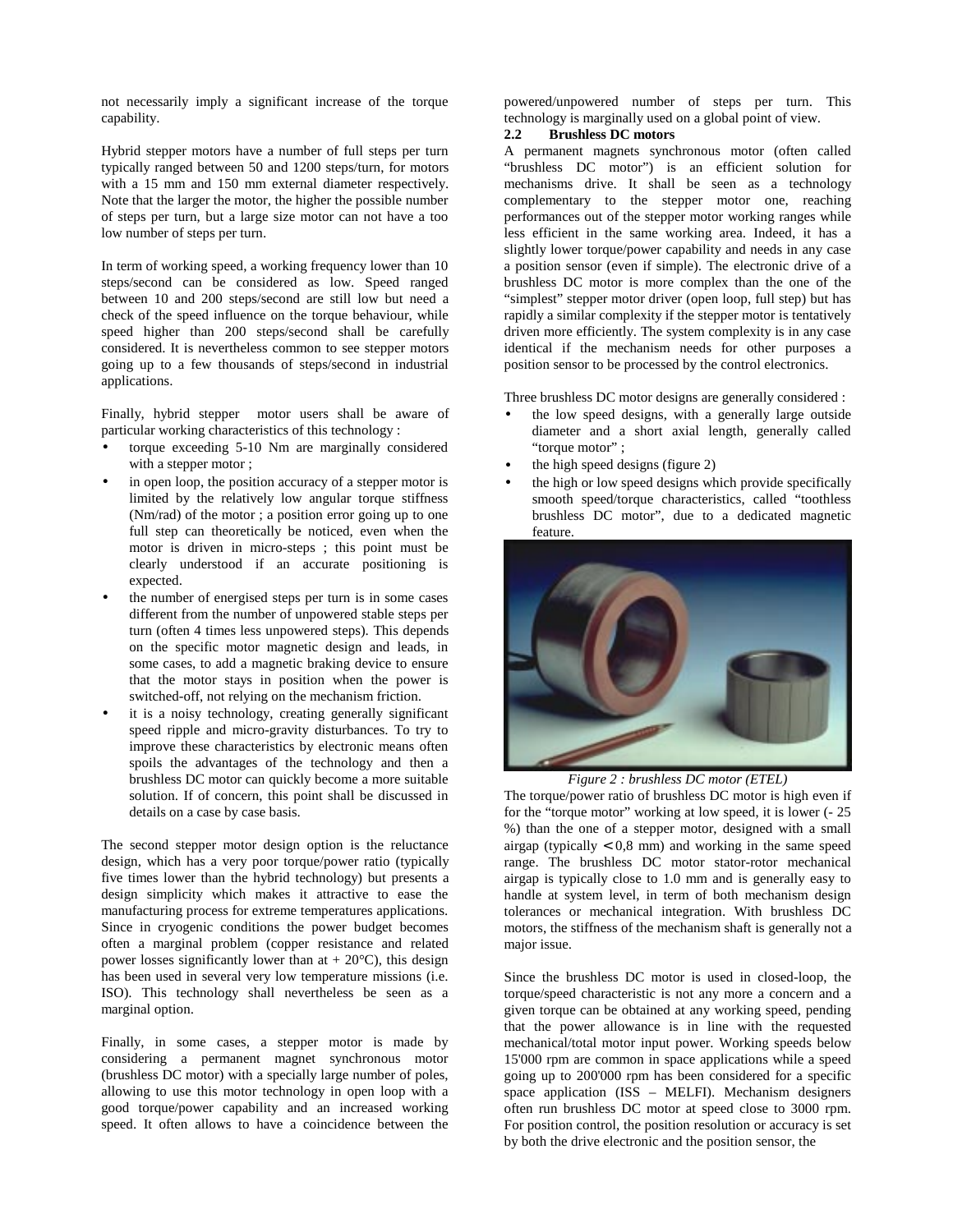motor being not the key design driver except in specific very demanding applications. The same applies for the speed performances (speed, ripple, offset, settling time).

In term of short term-peak torque overload, brushless DC motors have a significant capability, with a peak torque value which can be more than five times the nominal demand (maximum limit is fixed by the risk of magnets demagnetisation). The typical space needs in term of peak torque demands are below 2-5 Nm, while occasionally higher torque are requested (50 Nm for NEUROLAB, 1200 Nm for MARES/ISS).

The torque/speed noise of the brushless DC motor technology is an order of magnitude better than the one of the stepper motor. Nevertheless, if it still shall be improved, two options or a combination of both can be considered :

- to use the above-mentioned "toothless" technology [2], which eliminates the generally stiff (Nm/rad) detent torque and provides a limited content of torque ripple harmonics. The main drawback of the toothless design is an increase of the motor mass/size or power consumption (typically  $+30%$  compared to a classical brushless DC motor design) :
- to use an improved electronic driver, starting from a sinewave current control and going up to a "tailored" current harmonics controller for the more demanding applications [3].

# **2.3 Brush DC motors**

A brush Dc motor is magnetically made identically to a brushless DC motor, except on one important specific point : the winding is placed on the rotating part while the main magnetic excitation (generally magnets) is on the fixed part.

The main impacts are :

- the problem of energising the rotating part involves the use of brushes ;
- the motor, for the user, can be energised by a DC voltage.

Otherwise, the motor performances are globally identical to the one of a brushless DC motor, in term of motor mass, size, torque ripple, power budget. Nevertheless, the fact that the brushes replace the power bridge and the commutation position sensor (the simplest one, as for example Hall sensors) involves two significant technical advantages :

- the mass/size/power consumption of the brushes is lower than the one of the corresponding power bridge electronic;
- the mechanism designer (generally with a mechanical background) has not to manage relatively complex electronic problems and has a simple DC electrical interface.

These advantages have to be moderated as follows :

- the drawbacks of the brushes in space environments are major and often forbid the use of the brush DC motor (i.e. brushes behaviour under vacuum, maintainability, wear, disruptive voltages – arcs - restartability after a dormant period) ;
- In any case, on a system point of view, a brush DC motor needs often an electronic management (EMC filter, system communication, position or various sensor

processing, power bus conditioning such as generation of auxiliary voltage supplies, management of the redundancy) : to add the delta electronics required for the brushless technology is not a major system problem.

On this baseline, the difference between brush and brushless DC motors on a global system electronic point of view is not so significant. The main problem is due to the fact that electronics parts are often split in a way that the use of a brush DC motor simplifies significantly the electronic tasks close to the mechanism designs and, as the work share is made, implies the saving of an additional electronic box. This way of sharing may often be due to the past DC motor heritage. Nonetheless, it is a simplification for anyone to have a motor which manages itself its power distribution.

As a general conclusion on the brush DC motor, the latter has to be preferred as far as the brushes major drawbacks in space environment can be acceptable. Nevertheless, the use of a brushless DC motor does in many cases not lead to too significant drawbacks if properly managed at system level. Finally, the mechanical performances of the brush DC motor shall be compared to the one of the brushless DC technology. The trade-off between the latter and the stepper motor technology has been made in the previous paragraph and can consequently be used for the brush DC motor.

#### **2.4 Alternative technologies**

Other technologies could be considered on a case by case basis for space applications, but shall in general be considered as non efficient or non mature compared to the already presented options :

- AC induction motors : poor efficiency  $(< 50 %$ ) in the motor sizes generally considered in space ; often used on earth/aeronautic to drive fans or pumps, when an AC power supply is available (50 Hz or 400 Hz). Since the latter is generally not available in space, a brush or brushless DC motor shall be preferred ;
- Switched reluctance motors : low cost and robust motor for industrial applications. Low efficiency  $\left($  < 50 %) Require an electronic identical to the one of a brushless DC motor. The latter shall in general be preferred.
- Hysteresis synchronous motor : good alternative for high speed/low power applications (i.e. gyroscopes), when an AC voltage is available. Otherwise, brushless DC motors shall generally be preferred ;
- Rotative piezo-electric motors [4] : technology which provides a good alternative to stepper motors on a performance point of view. Shall still demonstrate its behaviour under space environments and has in any case a limited working lifetime (several hundreds of working hours on earth) compared to more classical solutions ;
- Paraffin [6] and shape memory alloys [7] motors : rotative designs based on such technologies are generally made with an adequate mechanism which converts into rotation the linear motion produced by a thermal effect (can not be seen as a direct drive solution). Paraffin technologies have today a good space heritage and are massively used in the industrial market (i.e. cars manufacture). Shape memory alloys motors are more recent but have already penetrated the space market.

#### **2.5 Rotative motors summary**

The trade-off summarised in this paper identifies four main motor technologies, based on the comparison of their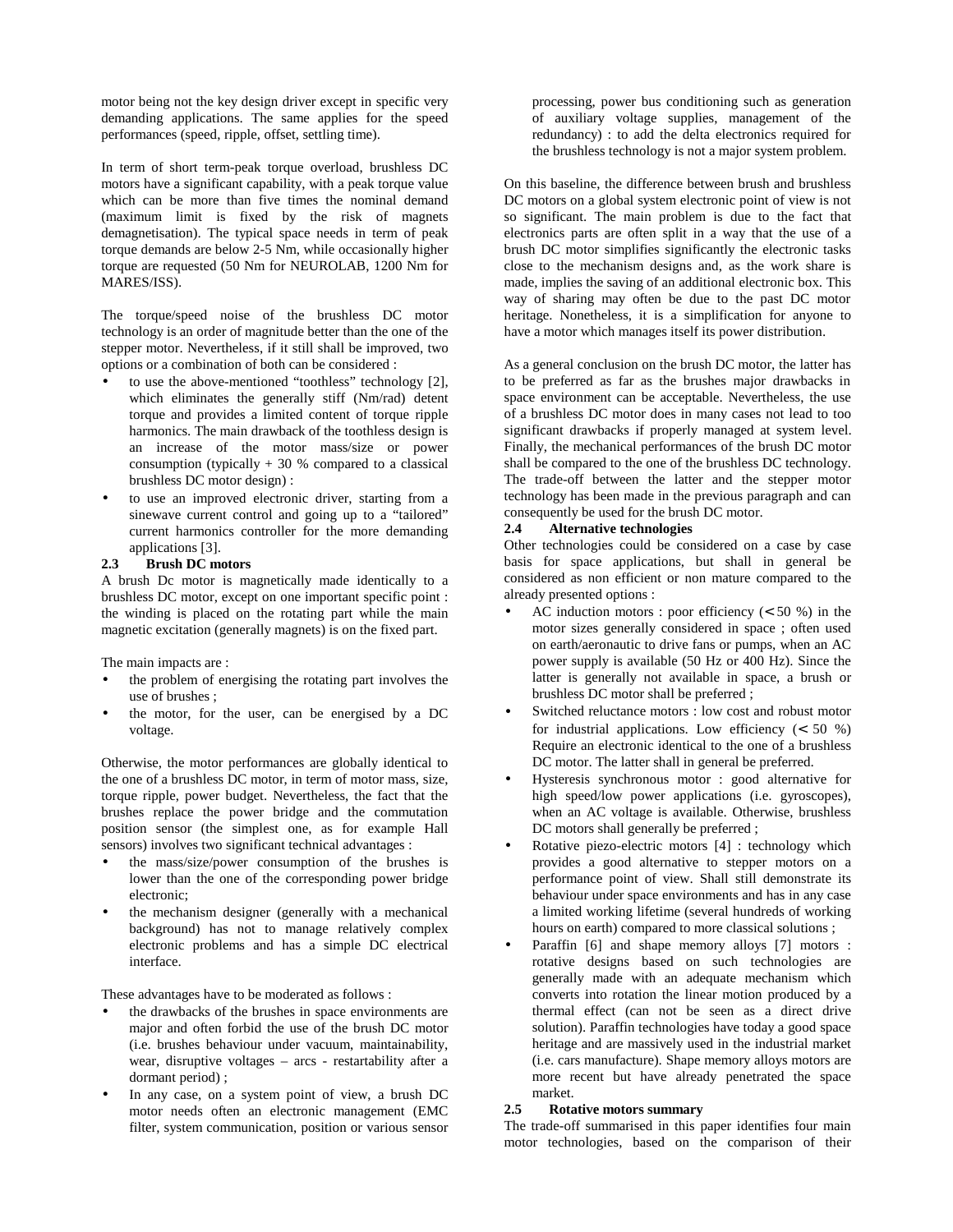respective performances (torque, power, speed, mass and sizes), summarised in table 1. They are namely :

- stepper motors,
- brush DC motors,
- brushless DC motors,
- piezo-electric motors.

The first technology is a motor which can be used in openloop in term of position control, while the others need at a given stage a position feedback (sensor or mechanical endstops), if not simply used in speed loop. This criteria often allows already to select the stepper motor as the best candidate if :

- the motor must be stopped in several angular positions (for example for an optical calibration unit, with different prisms to be placed into a light beam) ;
- the required position accuracy is in line with the one of an open-loop stepper motor ;
- the required step increment (resolution) is in line with a stepper motor used in full or micro-steps mode ;
- the speed/dynamic behaviour is not too demanding (i.e. maximum speed, transfer and stabilisation time) ;
- micro-gravity or speed disturbances are acceptable during shaft motion.

If one of those criteria is not satisfied, the choice is less obvious since the stepper motor alone can not fulfil the requirement. It means that using it requires an increase of the system complexity and then the use of one of the other technologies becomes often more logical. The latter is emphasised if for system reasons a position sensor is in any case required (often the case), with its processing electronic available.

The first step is to check if by changing the mechanism mechanical design (i.e. gear ratio, lead screw pitch, length of a lever) it is possible to solve the problem. If not, the second step is to look at the alternative technologies.

In this case, a first selection can be made by deciding if the brushes drawback are acceptable. If so, the brush DC motor shall be preferred (see nevertheless § 2.3 comments). Likewise, the piezo-electric motor can be rejected if (1) its lifetime or space heritage is not assumed to be sufficient ; (2) its working speed is large enough for the required application. In short, the selection among the three "non stepper" motors is in general relatively simple. If not, the trade-off is more complex and shall be treated on a case by case basis. The same applies if the logic described in this paragraph can not be followed.

# **2.6 Typical applications**

For the key technologies, the following typical applications can be mentioned (author less familiar with space brush type motor applications) :

## *stepper motor :*

Solar array drive, Antenna pointing, Ion thruster orientation ; cover opening, sample positioning, calibration unit, valve actuation, gearbox drive ; mechanical switch, scan unit, deployment mechanism.

# *brushless DC– torque motor :*

High dynamic or accurate antenna pointing ; robotic ; valve actuation ; scanning mechanism ; inertial wheel.

### *brushless DC– toothless motors :*

High dynamic antenna pointing ; inertial wheel ; constant speed motion ; scanning mechanism, attitude control, sealed motor.

### *brushless DC– high speed :*

Pumps, gyroscope, valve actuation, fan, compressor, water separator, geared mechanisms, sealed motors.

## *brush DC motor :*

Solar array drive.

## **3 LINEAR MOTORS**

Direct drive linear motors are regularly used in space mechanisms and are shortly addressed hereunder. In general, the magnetic conception is similar to the one of their more classical rotative counterpart and the disadvantages/advantages of the latter can be derived to the linear design. Linear technologies can be split into two different families [8] [9], depending on the length of the linear stroke.

#### **3.1 Short stroke linear motors**

The stroke of these motors is typically lower than 50 mm and the fact that the winding is single phase eases the electronic control.

#### We have :

moving coil motors (figure 3) : many different design options are available, depending on the expected performances [9] [8]. This technology is massively industrially used for several decades and is regularly considered in space mechanisms (i.e. SOHO, MIPAS, METOP, IASI). The main advantages are its good linearity (force versus current) and the fact that the mechanical guidance can be very smooth and reliable (i.e. blades) avoiding the use of linear bearings and the related lubrication/wear issues. These motors are very dynamic but this advantage is generally not a key issue in space. As a drawback, moving coil technologies are heavy compared to alternative solutions. The fact that the power losses (heat) are on an "airgap coil" is occasionally a problem in vacuum, even if manageable.



*Figure 3 : moving coil motor (ETEL)*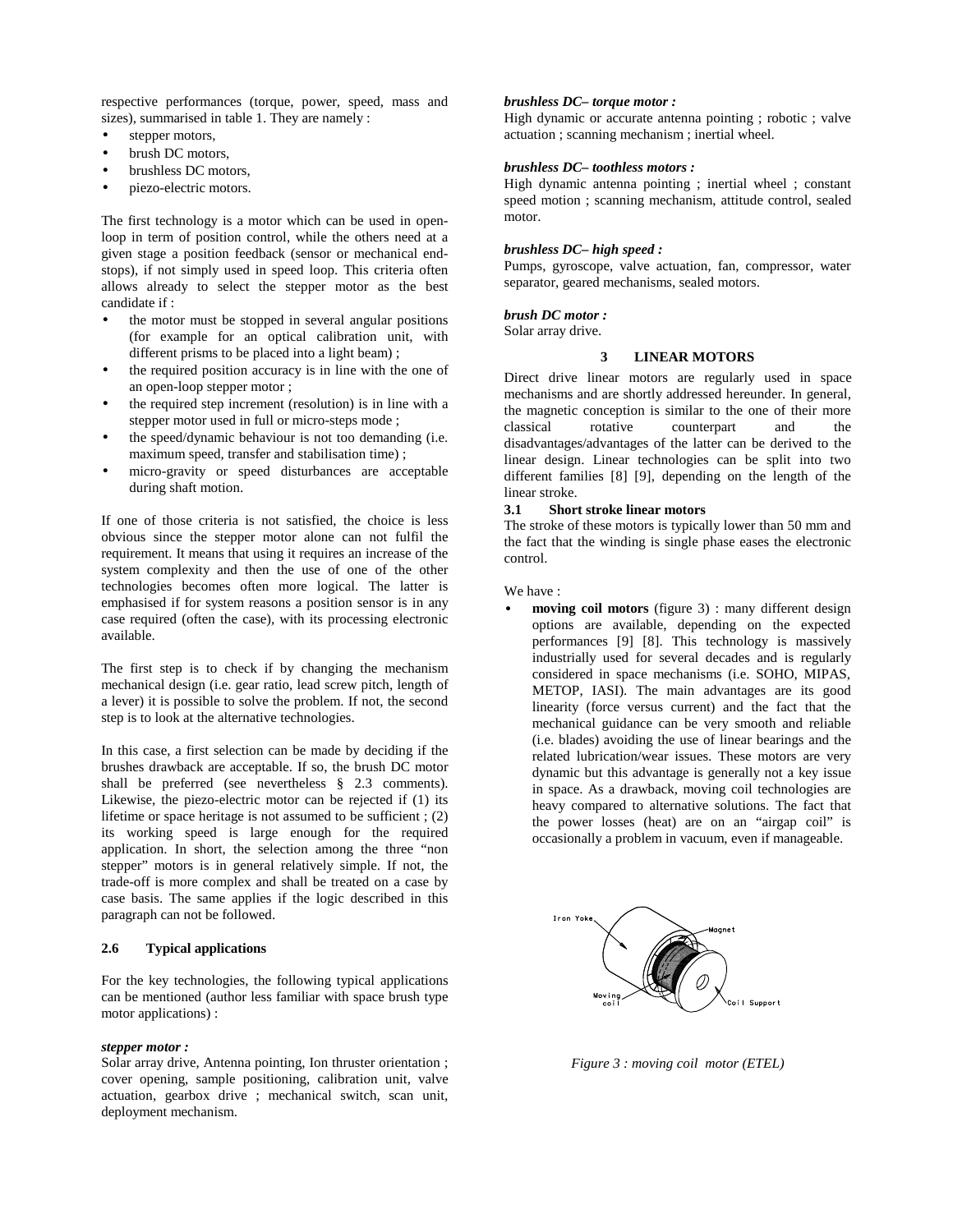

*Figure 4 : moving magnet motor (ETEL)*



*Figure 5 : SAX, Huygens and ISO electromagnets (ETEL)*



### *Figure 6 : long stroke moving coil linear motor*

- **moving magnet motors** (figure 4) : this technology has a ratio force/mass significantly better than the one of the moving coil technology. It should consequently be preferred for space mechanisms but is practically not used due to both its (1) highly non linear and disturbed force characteristic ; (2) the more difficult mechanical guidance (linear ball bearings) and related wear. Finally, due to the latter and to the fact that its dynamic behaviour is limited, it is more often in competition with traditional solutions such as the combination of a rotative stepper motor with a lead screw.
- **electromagnets** (figure 5) : well known technologies, commonly used into the space and industrial markets.
- **piezo-electric motors** : commonly used over limited stroke (a few micron). Longer stroke designs today available but still not industrially mature compared to alternative technologies.

• **paraffin and shape memory alloys actuators** : see comments made on paragraph 2.4.

# **3.2 Long stroke linear motors**

For strokes longer than approximately 50 mm, two or three phases motors shall then preferably be used instead of the previous single phase designs (significant mass saving). In this case, all the rotative motor designs presented in paragraph 2 can be derived into a linear versions. For different reasons, the design which presents the best potential and maturity for space mechanisms is the "polyphased" moving coil linear motor" (figure 6). For more explanations, see [1] [8] [9].

# **4 IMPACT OF THE SPACE ENVIRONMENT**

The specificity of the requirement linked to space applications is the following :

- extreme working temperatures, ranged somewhere between – 270 $\degree$ C and +250  $\degree$ C, depending on the application ;
- vacuum and non vacuum working conditions;
- frequent humid environment at least during tests;
- vibration and shock loads.

The motors commonly considered for terrestrial applications have generally three main problems :

- materials are not suitable for vacuum conditions and present flammability/toxicity levels regularly out of requirements ;
- manufacturing process have no heritage with respect to the specific space environment ; a part/process which works under normal industrial conditions may fail when subjected to space constraints ;
- thermal expansion effects shall obviously be part of the motor design drivers.

A space rated motor takes these parameters into account. The trade-off for using parts with a lower standard shall take the following factor into account :

- PA/QA and engineering efforts linked to the use of a non qualified part (a few engineering days cost rapidly the price of a space unit).
- material justification effort and qualification tests, if any ;
- manufacturing process qualification with respect to the specific environment ;
- number of industrial units to be used for qualification (up to a few hundreds in a known space program) ;
- risk management at project level.

A space rated motor does not require any test at unit level.

## **5 MOTOR SIZING**

#### **5.1 Minimum content of a motor requirement**

A motor specification shall include the following parameters, to allow the design of the magnetic/electric part.

1. the torque versus speed curve must be provided including any possible motor working point (figure 7). The duty cycle of each working point shall be known. This curve shall already include every motorisation margin factor required at system level.